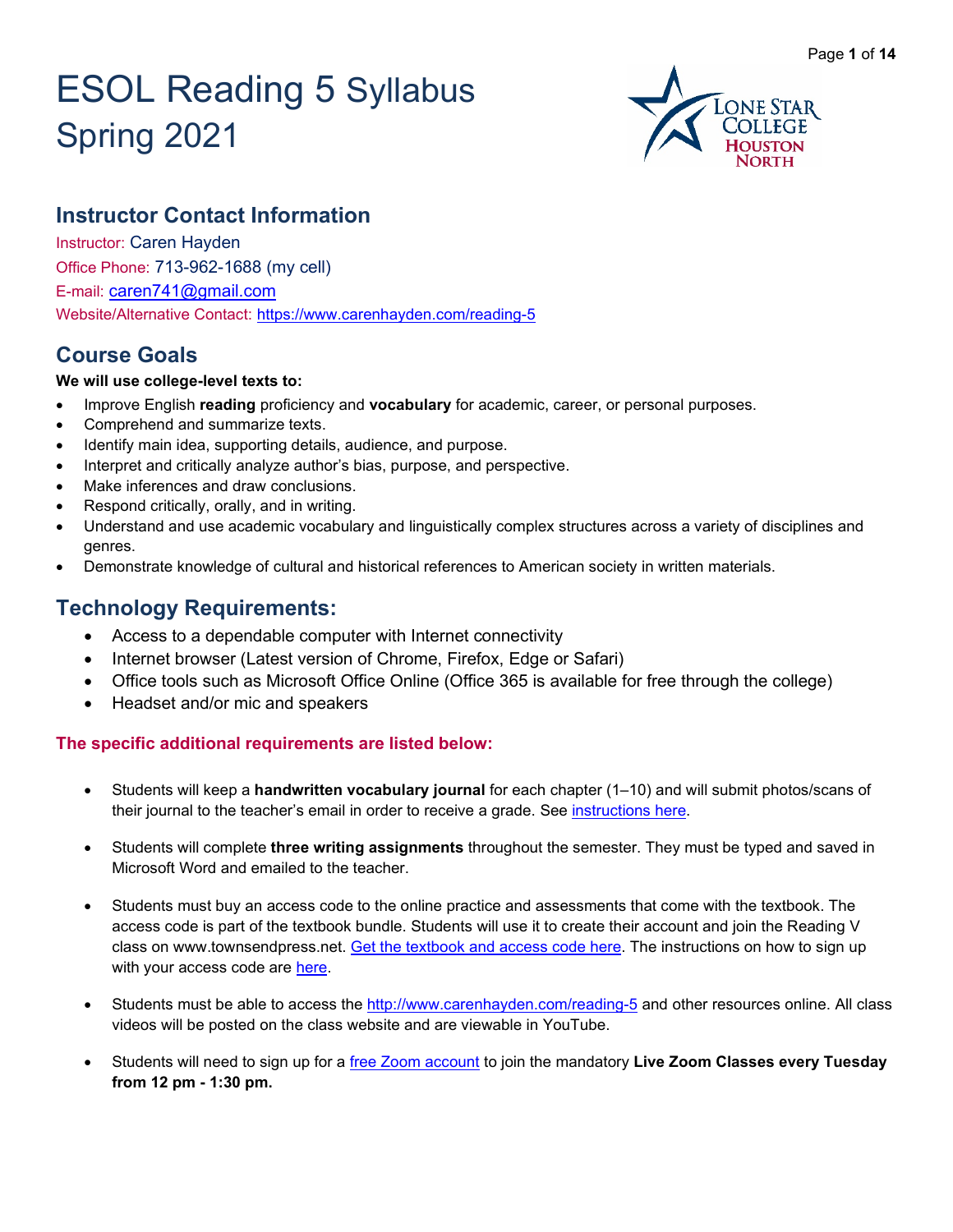### **Online Etiquette Guidelines ("Netiquette"):**

- Be courteous about what you say to or about others in any electronic format. In electronic communication the golden rule is "Remember the Human"—there is a real person with real feelings on the receiving end of your email or post.
- Be respectful and open to opinions and ideas that differ from yours. The exchange of diverse thoughts, ideas and opinions are an important part of the scholarly environment. Keep in mind that the people in your classes may come from backgrounds and have views that may vary significantly from your own.
- All course communication should be conducted in English unless directed otherwise by your instructor.
- Follow common "netiquette" rules (behavior online). Watch this short video and let me know if you have any questions:<https://www.youtube.com/watch?v=WlVrHjKLaUw>

# **Course Materials**

### **Required** Text(s) and Materials **- BOTH ARE REQUIRED - BOOK AND DIGITAL ACCESS CODE**



**Textbook Title:** *Ten Steps to Advancing College Reading Skills* **Edition #:** 6th Edition **Author:** John Langan **Publisher:** Townsend Press **Year:** 2014 **ISBN-13:** 978-1591944348 **Notes:** <https://www.carenhayden.com/reading-5-textbook-info>



**Textbook Title:** *Ten Steps Plus or Ten Steps Plus LE Digital* Course Code **Publisher:** Townsend Press **Year:** 2016 **ISBN-13:** 978-1-59194-490-4e **Notes:** <https://www.carenhayden.com/reading-5-textbook-info>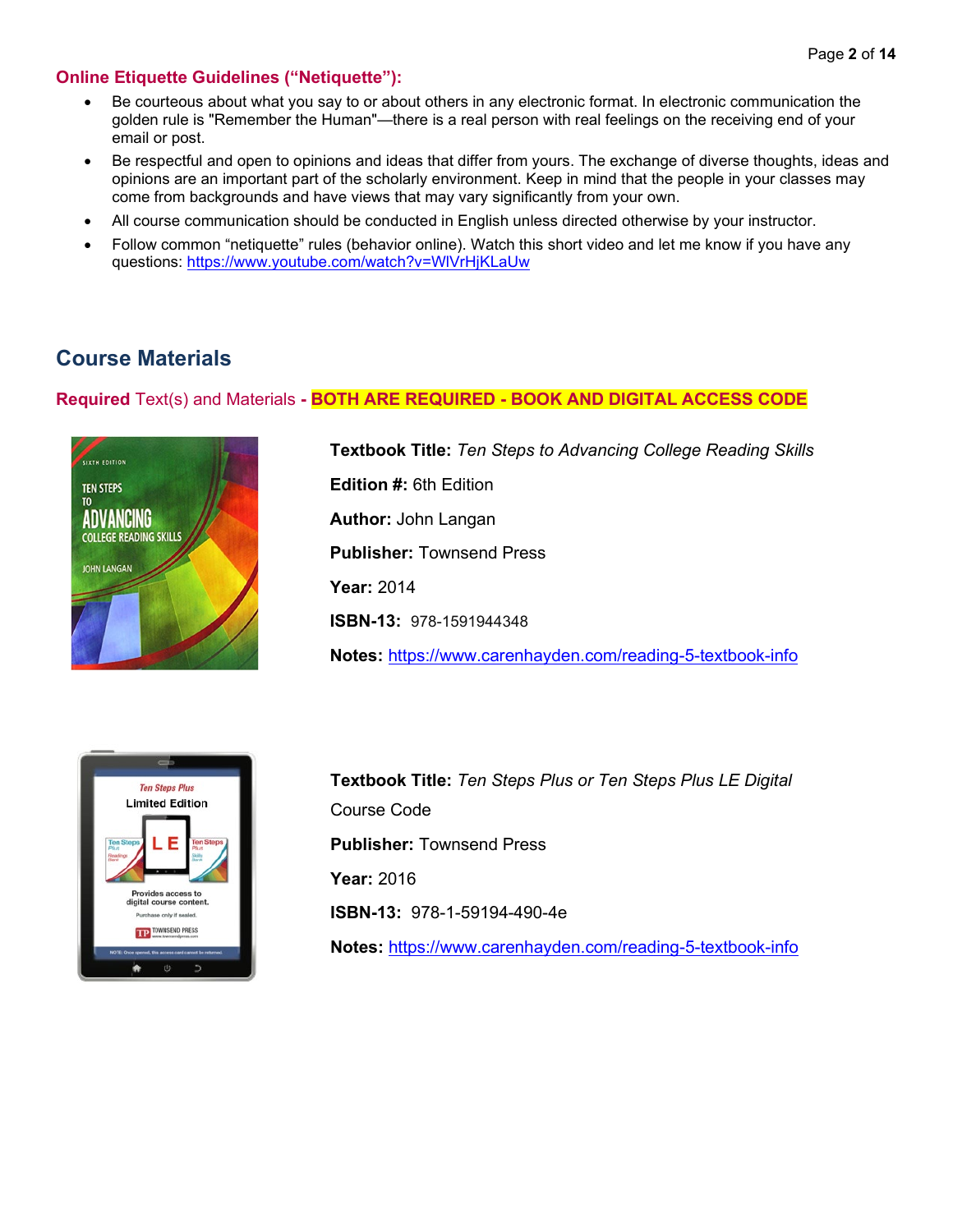### **Grade Determination**

Your grade will be determined by the following course requirements:

| Your grade will be<br>determined by the following | <b>Details</b>                                                                                                                                                                                                       | <b>Percent of</b><br><b>Final</b><br>Average |
|---------------------------------------------------|----------------------------------------------------------------------------------------------------------------------------------------------------------------------------------------------------------------------|----------------------------------------------|
| <b>Class Participation</b>                        | Your participation includes coming to our Online Live Zoom<br>classes each Tuesday, actively participating in those classes,<br>completing "class" work, and completing the Course<br><b>Orientation Video Quiz.</b> | 5%                                           |
| Vocabulary Journal (10)                           | You will keep a paper and pen/pencil handwritten vocabulary<br>journal each week. You will send the teacher photos of your<br>journal pages for a grade (email or text).                                             | 10%                                          |
| Online Vocabulary Quizzes (10)                    | You will have a short vocabulary quiz each week online.                                                                                                                                                              | 15%                                          |
| Online Reading Chapter Tests (10)                 | You will have an online reading test each week that assesses<br>your knowledge of the chapter concepts.                                                                                                              | 25%                                          |
| Writing Assignments (3)                           | You will type and submit (via email) three writing assignments<br>throughout the semester in response to texts we read.                                                                                              | 15%                                          |
| Final Exam - Reading (1)                          | During the last week of class, you will take a reading final that<br>assesses all of the reading skills we have learned about and<br>practiced throughout the class.                                                 | 20%                                          |
| Final Exam - Vocabulary (1)                       | During the last week of class, you will take a vocabulary final<br>that tests your knowledge of some of the words we have<br>focused on throughout the semester.                                                     | 10%                                          |
| Total:                                            |                                                                                                                                                                                                                      | 100%                                         |

### **Final Examinations:**

A final evaluation activity will occur during the last two days of the semester. The appropriate dean must approve any variation to this schedule.

### **Letter Grade Assignment:**

| <b>Credit Student Letter Grade</b>                                                                                                             | <b>Continuing Education Student Grade</b>    | <b>Final Average in</b><br>Percent |
|------------------------------------------------------------------------------------------------------------------------------------------------|----------------------------------------------|------------------------------------|
| A                                                                                                                                              | Satisfactory (S) Receives certificate        | $90-100\%$                         |
| B                                                                                                                                              | Satisfactory (S) Receives certificate        | 80-89%                             |
| C                                                                                                                                              | Satisfactory (S) Receives certificate        | 70-79%                             |
| IP/F<br>Student is progressing but needs to repeat the<br>course (IP), or student has failed to turn in work<br>or has missed assignments (F). | Unatisfactory (N)<br>Receives NO certificate | $69\%$ or less                     |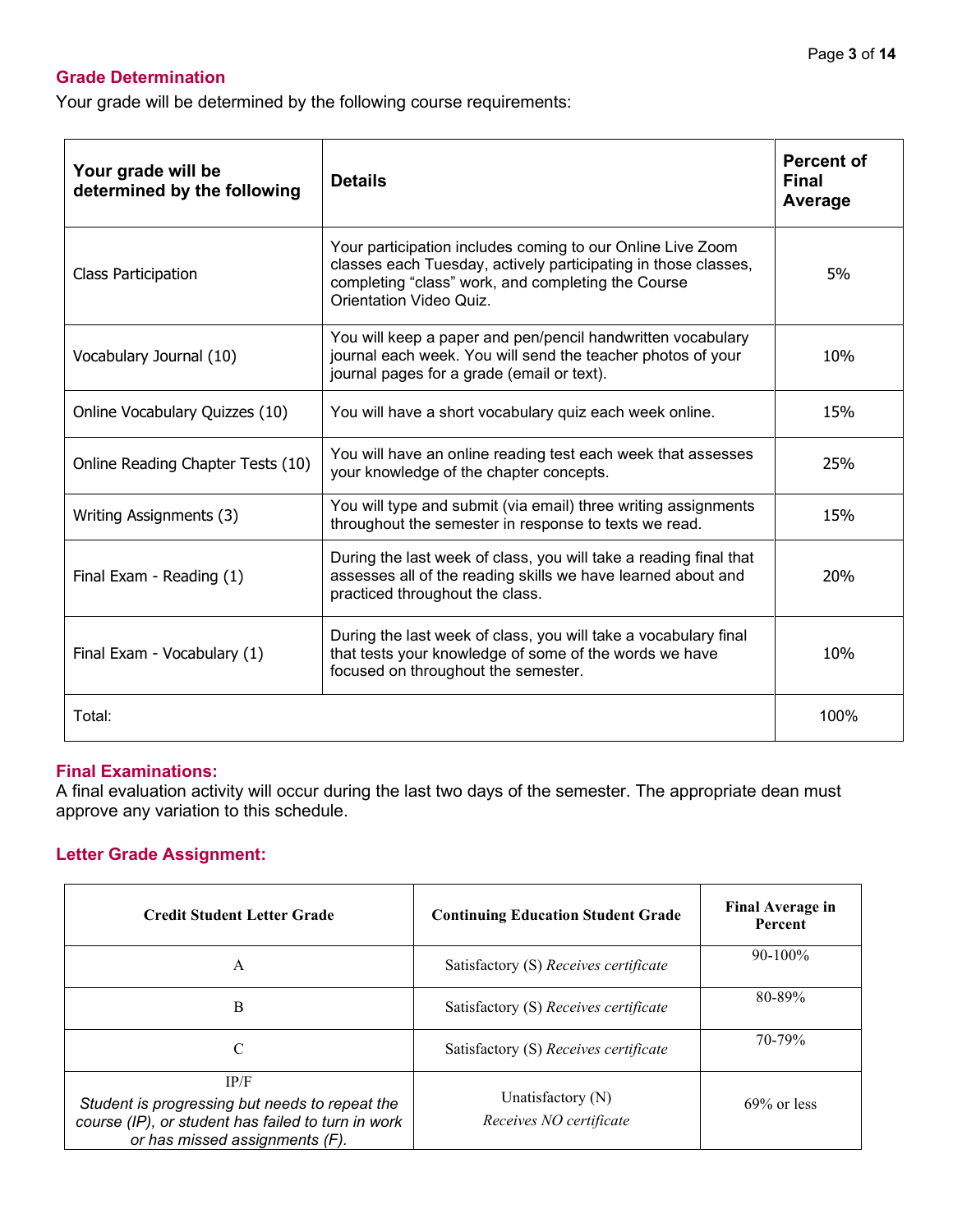# **Instructor Guidelines and Policies**

### **Communication**

- **Communicate** with me the sooner, the better. If you have a question, a problem, an absence, etc., please call, text, email, or talk to me as soon as you can so we can solve the problem together.
- Please see the netiquette guidelines above.

### **Late Work & Make Up Assessments**

**Late work and make-up work is handled on a case-by-case basis. Please email or text me if you cannot turn in an assignment or complete a quiz/test on the due date. If you have a valid excuse, we can discuss it. If you don't, you may receive a zero for that task.**

### **Instructor Policies**

- Do not **threaten or harass** the teacher or other students in class.
- Do not **plagiarize** (copy work from others or from the internet) or **cheat**.
- Everyone has the right to an **equal education** and a **safe** and effective learning environment. We do not discriminate based on race, color, gender, religion, disability, age, veteran status, sexual orientation, nationality, or ethnicity.
- Buy your **books** as soon as you can! You will need them right away.

### **Syllabus Disclaimer**

It is the instructor's right to modify the course policies and schedule as necessary to meet the course learning outcomes, therefore, this syllabus is subject to change.

### **Attendance / Participation**

My goal is for you to succeed in this class. This will happen only if you participate in all of our online activities. I expect you to do the following tasks for our class each week:

- attend our Live Zoom Class on **Tuesday from 12 pm - 1:30 pm** and actively participate
- watch the weekly video and complete all assignments
- complete and send me photos of your weekly vocabulary journal
- take the weekly vocabulary quiz online
- take the weekly reading test online
- complete writing assignments when they are due

### **Tentative Instructional Outline:**

#### **Important Course Dates**

|                                      | Course Start:   February 2, 2021                                              |
|--------------------------------------|-------------------------------------------------------------------------------|
| <b>Course End:</b>                   | May 16, 2021                                                                  |
| <b>Course Length:</b>                | 14 weeks                                                                      |
| <b>Official Day of Record (ODR):</b> | February 10, 2021                                                             |
| Midpoint Day of Record (MDR):        | April 6, 2021                                                                 |
| <b>Withdrawal "W" Deadline:</b>      | April 13, 2021                                                                |
| <b>Spring Break Holiday:</b>         | March 15 - 21, 2021                                                           |
| <b>Final Exam Dates:</b>             | Exams are available on December 7th and due on<br>December 10th (by midnight) |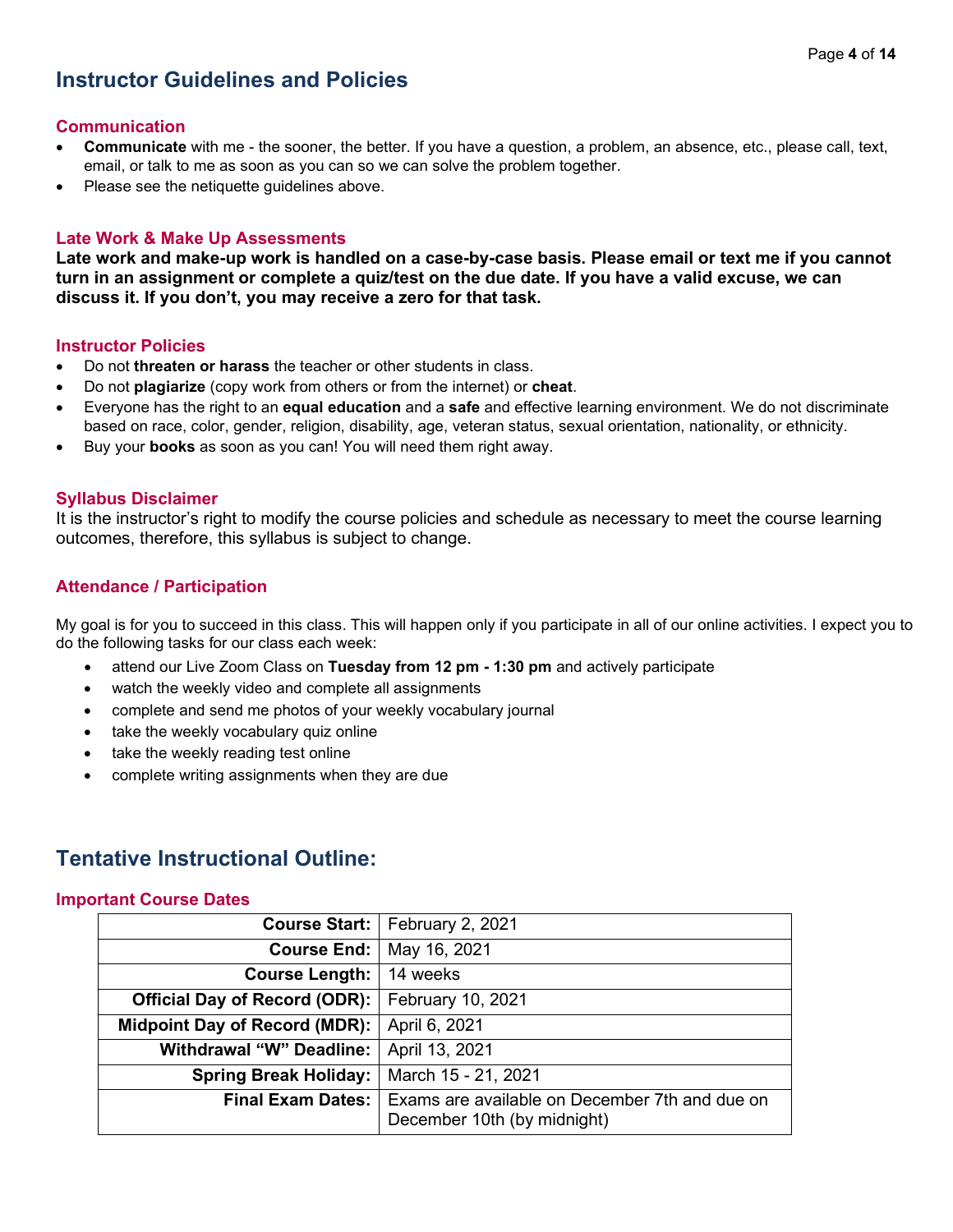Page **5** of **14**

**Assignments that are graded are highlighted in yellow. Other assignments/tasks are encouraged, but not graded.**

| <b>Week</b>                                                                               | <b>Topics / Objectives</b>                                                                                                                                                                                                                                                         | <b>Assignments &amp; Details</b>                                                                                                                                                                                                                                                                                                                                                                                                                                                                                                                                                                               |
|-------------------------------------------------------------------------------------------|------------------------------------------------------------------------------------------------------------------------------------------------------------------------------------------------------------------------------------------------------------------------------------|----------------------------------------------------------------------------------------------------------------------------------------------------------------------------------------------------------------------------------------------------------------------------------------------------------------------------------------------------------------------------------------------------------------------------------------------------------------------------------------------------------------------------------------------------------------------------------------------------------------|
| 1                                                                                         | <b>Course Orientation</b>                                                                                                                                                                                                                                                          |                                                                                                                                                                                                                                                                                                                                                                                                                                                                                                                                                                                                                |
| <b>LIVE ZOOM</b><br>CLASS:<br><b>FEB. 2</b><br><b>ASSIGNMENTS</b><br>DUE: FEB. 5          | Understand the rules,<br>expectations, and<br>assignments for the<br>course. Determine your<br>current reading and<br>vocabulary levels. Get all<br>of your materials and<br>familiarize yourself with<br>the online tools and<br>resources you will use<br>throughout the course. | Watch Orientation Video.<br><b>Take Orientation Video Quiz.</b><br>Buy your textbook.<br>$\bullet$<br>Read the syllabus carefully and put important dates in<br>$\bullet$<br>your calendar.<br>Email Caren Hayden with any questions<br>$\bullet$<br>(mailto:caren741@gmail.com).<br>Create your Townsend Press student account at<br>$\bullet$<br>http://www.townsendpress.net and join the Reading 5<br>class.<br>Take the reading and vocabulary baseline tests on the<br>$\bullet$<br>Townsend Press website.<br>Take the Tell Me About You! survey online.<br>Set up your free Zoom account.<br>$\bullet$ |
| $\overline{2}$                                                                            | Chapter 1: Vocabulary in<br>Context                                                                                                                                                                                                                                                |                                                                                                                                                                                                                                                                                                                                                                                                                                                                                                                                                                                                                |
| <b>LIVE ZOOM</b><br>CLASS:<br><b>FEB. 9</b><br><b>ASSIGNMENTS</b><br>DUE: FEB. 12         | Use clues in a text to<br>figure out the meaning of<br>unknown words.                                                                                                                                                                                                              | Watch Youtube Video for Chapter 1<br>$\bullet$<br><b>Complete Online and Book Practice Activities</b><br>٠<br><b>Complete Chapter 1 Vocabulary Journal and send Caren</b><br>Hayden photos of it.<br><b>Take Chapter 1 Reading Test</b><br><b>Take Chapter 1 Vocabulary Quiz</b>                                                                                                                                                                                                                                                                                                                               |
| 3                                                                                         | Chapter 2: Main Ideas                                                                                                                                                                                                                                                              |                                                                                                                                                                                                                                                                                                                                                                                                                                                                                                                                                                                                                |
| <b>LIVE ZOOM</b><br><b>CLASS:</b><br><b>FEB. 16</b><br><b>ASSIGNMENTS</b><br>DUE: FEB. 19 | Determine the main idea<br>of a text.                                                                                                                                                                                                                                              | Watch Youtube Video for Chapter 2<br><b>Complete Online and Book Practice Activities</b><br><b>Complete Chapter 2 Vocabulary Journal and send Caren</b><br>Hayden photos of it.<br><b>Take Chapter 2 Reading Test</b><br><b>Take Chapter 2 Vocabulary Quiz</b><br>$\bullet$                                                                                                                                                                                                                                                                                                                                    |
| 4                                                                                         | Chapter 3: Supporting<br><b>Details</b>                                                                                                                                                                                                                                            |                                                                                                                                                                                                                                                                                                                                                                                                                                                                                                                                                                                                                |
| <b>LIVE ZOOM</b><br>CLASS:<br><b>FEB. 23</b><br><b>ASSIGNMENTS</b><br>DUE: FEB. 26        | Read for details that<br>support the main idea.                                                                                                                                                                                                                                    | Watch Youtube Video for Chapter 3<br>$\bullet$<br><b>Complete Online and Book Practice Activities</b><br><b>Complete Chapter 3 Vocabulary Journal and send Caren</b><br>Hayden photos of it.<br><b>Take Chapter 3 Reading Test</b><br><b>Take Chapter 3 Vocabulary Quiz</b>                                                                                                                                                                                                                                                                                                                                    |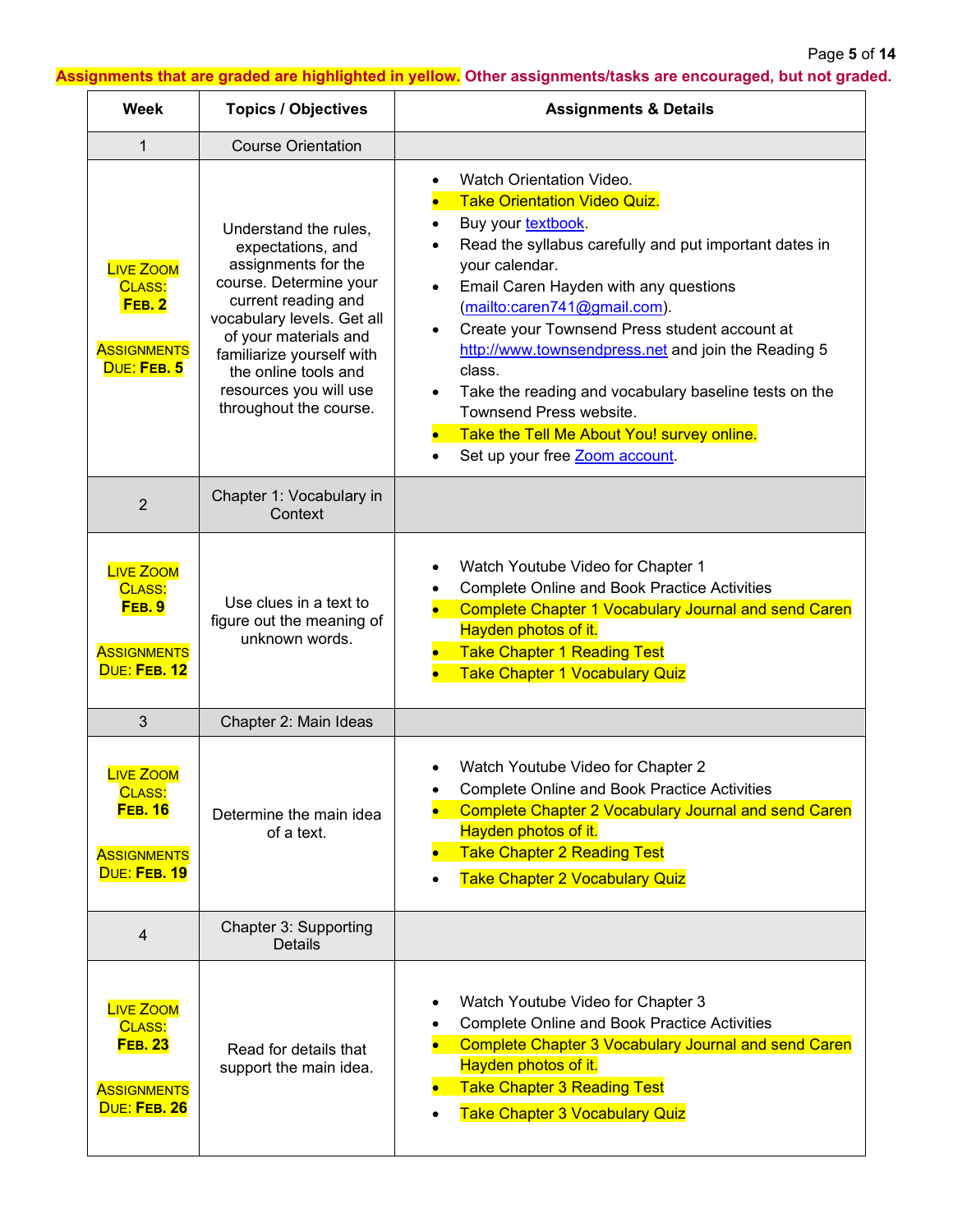| <b>Week</b>                                                                              | <b>Topics / Objectives</b>                                                                                                                  | <b>Assignments &amp; Details</b>                                                                                                                                                                                                                                                                                                                         |
|------------------------------------------------------------------------------------------|---------------------------------------------------------------------------------------------------------------------------------------------|----------------------------------------------------------------------------------------------------------------------------------------------------------------------------------------------------------------------------------------------------------------------------------------------------------------------------------------------------------|
| 5                                                                                        | Chapter 4: Implied Main<br>Ideas                                                                                                            |                                                                                                                                                                                                                                                                                                                                                          |
| <b>LIVE ZOOM</b><br>CLASS:<br><b>MAR. 2</b><br><b>ASSIGNMENTS</b><br>DUE: MAR. 5         | Determine the implied<br>main idea of a text by<br>analyzing details.                                                                       | Watch Youtube Video for Chapter 4<br>$\bullet$<br><b>Complete Online and Book Practice Activities</b><br>$\bullet$<br><b>Complete Chapter 4 Vocabulary Journal and send Caren</b><br>Hayden photos of it.<br><b>Take Chapter 4 Reading Test</b><br><b>Take Chapter 4 Vocabulary Quiz</b><br>$\bullet$<br><b>Complete and email Writing Assignment #1</b> |
| 6                                                                                        | Chapter 5:<br>Relationships I                                                                                                               |                                                                                                                                                                                                                                                                                                                                                          |
| <b>LIVE ZOOM</b><br>CLASS:<br><b>MAR. 9</b><br><b>ASSIGNMENTS</b><br>DUE: MAR. 12        | Identify and use two<br>methods to show<br>relationships of addition<br>and relationships of time<br>in an academic text.                   | Watch Youtube Video for Chapter 5<br>$\bullet$<br><b>Complete Online and Book Practice Activities</b><br><b>Complete Chapter 5 Vocabulary Journal and send Caren</b><br>Hayden photos of it.<br><b>Take Chapter 5 Reading Test</b><br><b>Take Chapter 5 Vocabulary Quiz</b>                                                                              |
|                                                                                          |                                                                                                                                             | <b>SPRING BREAK / NO CLASS / MARCH 15 - MARCH 21</b>                                                                                                                                                                                                                                                                                                     |
| $\overline{7}$                                                                           | Chapter 6:<br>Relationships II                                                                                                              |                                                                                                                                                                                                                                                                                                                                                          |
| <b>LIVE ZOOM</b><br>CLASS:<br><b>MAR. 23</b><br><b>ASSIGNMENTS</b><br>DUE: MAR. 26       | Identify and use<br>relationships that involve<br>illustration, comparison<br>and contrast, and cause<br>and effect in an academic<br>text. | Watch Youtube Video for Chapter 6<br><b>Complete Online and Book Practice Activities</b><br>Complete Chapter 6 Vocabulary Journal and send Caren<br>Hayden photos of it.<br><b>Take Chapter 6 Reading Test</b><br><b>Take Chapter 6 Vocabulary Quiz</b><br>$\bullet$                                                                                     |
| 8                                                                                        | Chapter 7: Inferences                                                                                                                       |                                                                                                                                                                                                                                                                                                                                                          |
| <b>LIVE ZOOM</b><br><b>CLASS:</b><br><b>MAR. 30</b><br><b>ASSIGNMENTS</b><br>DUE: APR. 2 | Discover ideas in an<br>academic text that are<br>not directly stated by<br>making inferences.                                              | Watch Youtube Video for Chapter 7<br>٠<br><b>Complete Online and Book Practice Activities</b><br><b>Complete Chapter 7 Vocabulary Journal and send Caren</b><br>Hayden photos of it.<br><b>Take Chapter 7 Reading Test</b><br><b>Take Chapter 7 Vocabulary Quiz</b>                                                                                      |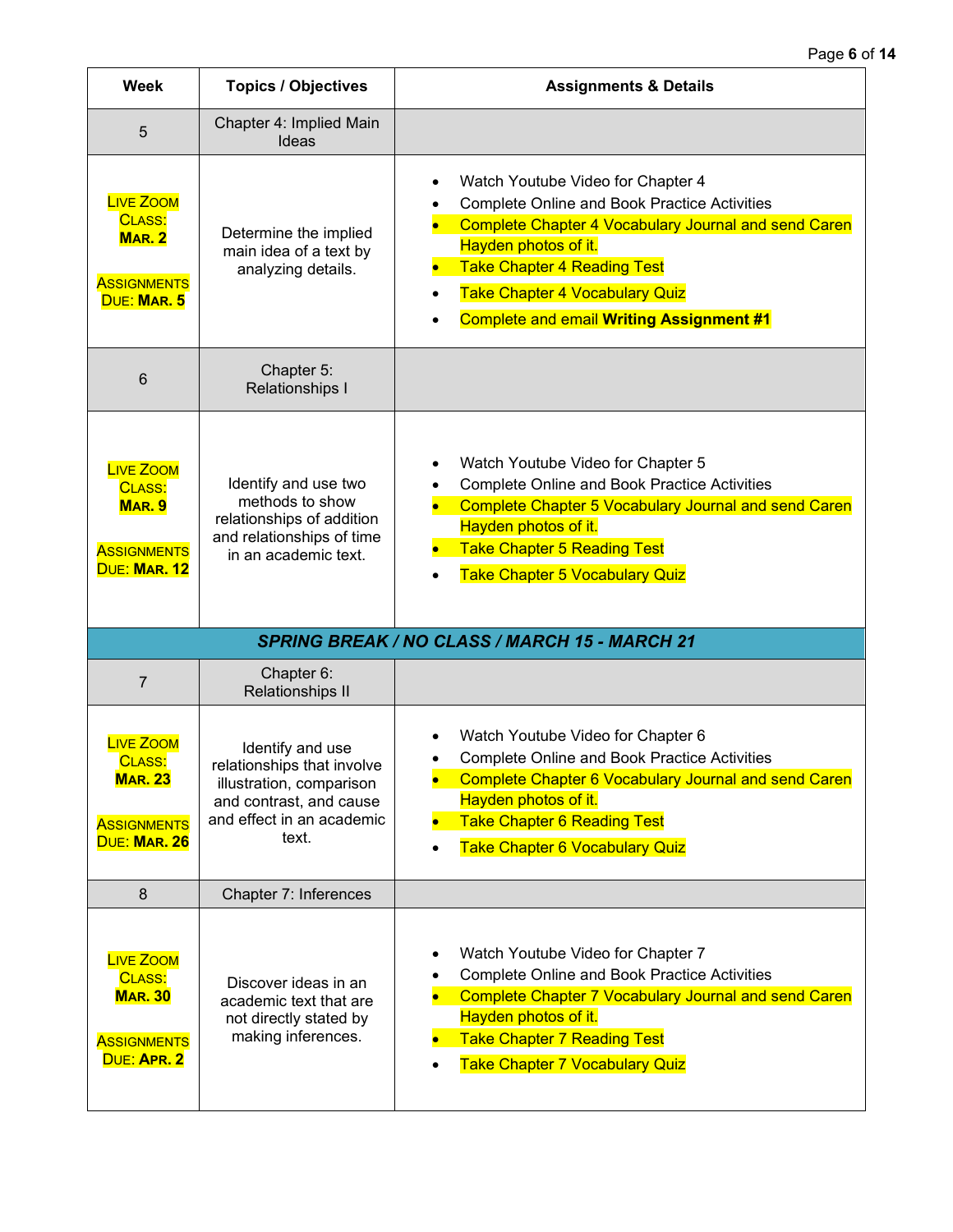| Week                                                                               | <b>Topics / Objectives</b>                                                                                                                                                                                              | <b>Assignments &amp; Details</b>                                                                                                                                                                                                                                                                                               |
|------------------------------------------------------------------------------------|-------------------------------------------------------------------------------------------------------------------------------------------------------------------------------------------------------------------------|--------------------------------------------------------------------------------------------------------------------------------------------------------------------------------------------------------------------------------------------------------------------------------------------------------------------------------|
| 9                                                                                  | Chapter 8:<br>Purpose & Tone                                                                                                                                                                                            |                                                                                                                                                                                                                                                                                                                                |
| <b>LIVE ZOOM</b><br>CLASS:<br><b>APR. 6</b><br><b>ASSIGNMENTS</b><br>DUE: APR. 9   | Analyze textual clues to<br>determine an author's<br>purpose and tone.                                                                                                                                                  | Watch Youtube Video for Chapter 8<br>$\bullet$<br><b>Complete Online and Book Practice Activities</b><br>$\bullet$<br><b>Complete Chapter 8 Vocabulary Journal and send Caren</b><br>Hayden photos of it.<br><b>Take Chapter 8 Reading Test</b><br><b>Take Chapter 8 Vocabulary Quiz</b>                                       |
| 10                                                                                 | Chapter 9: Argument                                                                                                                                                                                                     |                                                                                                                                                                                                                                                                                                                                |
| <b>LIVE ZOOM</b><br>CLASS:<br><b>APR. 13</b><br><b>ASSIGNMENTS</b><br>DUE: APR. 16 | Recognize the point an<br>author is making. Decide<br>if an author's support is<br>relevant and adequate.                                                                                                               | Watch Youtube Video for Chapter 9<br>$\bullet$<br><b>Complete Online and Book Practice Activities</b><br><b>Complete Chapter 9 Vocabulary Journal and send Caren</b><br>Hayden photos of it.<br><b>Take Chapter 9 Reading Test</b><br><b>Take Chapter 9 Vocabulary Quiz</b><br><b>Complete and email Writing Assignment #2</b> |
| 11                                                                                 | Chapter 10: Critical<br>Reading                                                                                                                                                                                         |                                                                                                                                                                                                                                                                                                                                |
| <b>LIVE ZOOM</b><br>CLASS:<br><b>APR. 20</b><br><b>ASSIGNMENTS</b><br>DUE: APR. 23 | Be a critical reader to<br>separate fact from<br>opinion, detect<br>propaganda, and<br>recognize errors in<br>reasoning.                                                                                                | Watch Youtube Video for Chapter 10<br>$\bullet$<br><b>Complete Online and Book Practice Activities</b><br>$\bullet$<br>Complete Chapter 10 Vocabulary Journal and send<br>Caren Hayden photos of it.<br><b>Take Chapter 10 Reading Test</b><br>$\bullet$<br><b>Take Chapter 10 Vocabulary Quiz</b>                             |
| 12                                                                                 | Writing Assignment #3                                                                                                                                                                                                   |                                                                                                                                                                                                                                                                                                                                |
| <b>LIVE ZOOM</b><br>CLASS:<br><b>APR. 27</b><br><b>ASSIGNMENTS</b><br>DUE: APR. 30 | Read a non-fiction article.<br>Answer comprehension<br>questions for that article.<br>Write a 1-2 paragraph<br>essay that is a personal<br>non-fiction narrative in<br>relation to one of the<br>themes in the article. | <b>Complete and email Writing Assignment #3</b><br>$\bullet$                                                                                                                                                                                                                                                                   |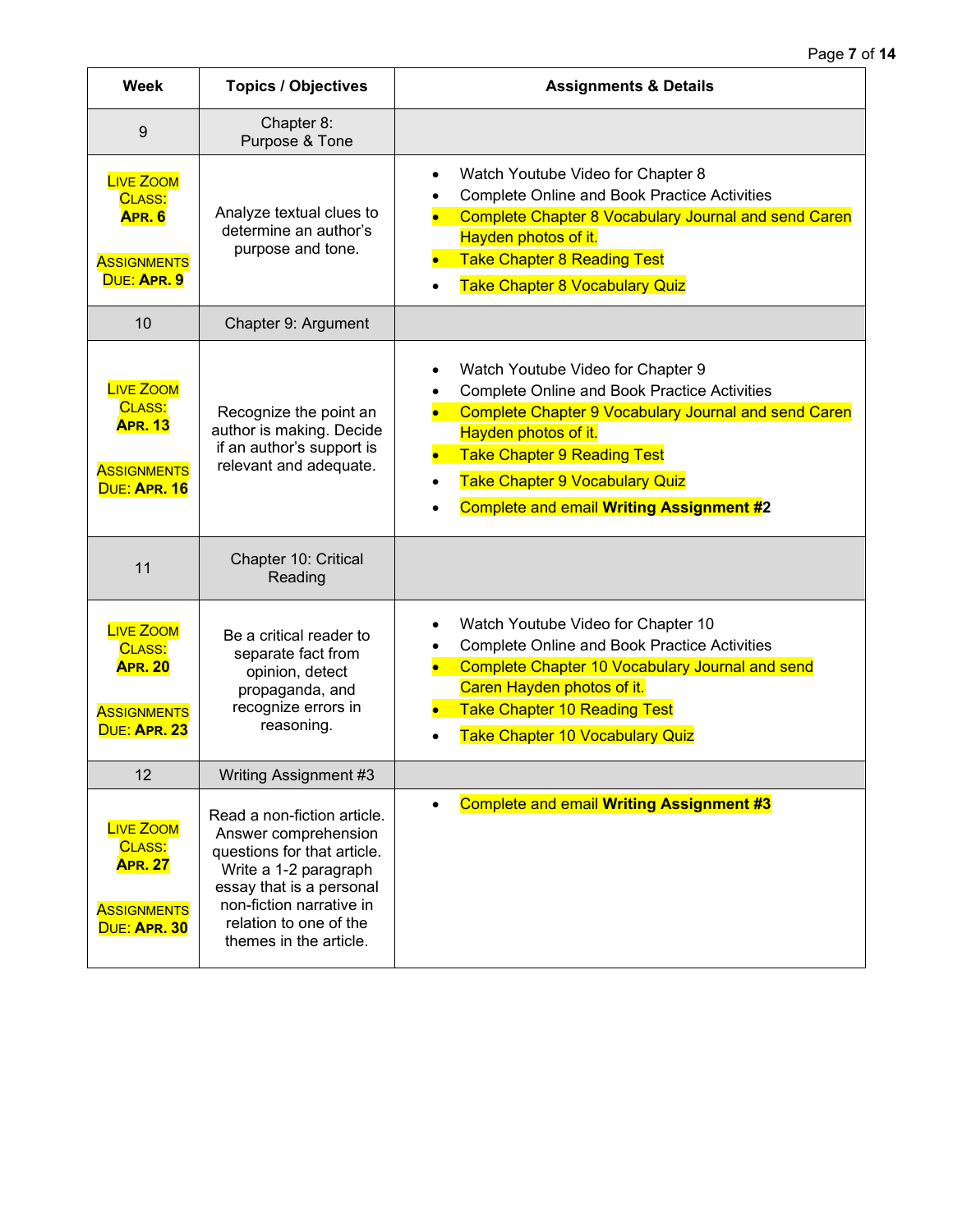| Week                                                                          | <b>Topics / Objectives</b>                                                                                                                   | <b>Assignments &amp; Details</b>                                                                       |
|-------------------------------------------------------------------------------|----------------------------------------------------------------------------------------------------------------------------------------------|--------------------------------------------------------------------------------------------------------|
| 13                                                                            | <b>Final Review</b>                                                                                                                          |                                                                                                        |
| <b>LIVE ZOOM</b><br>CLASS:<br><b>MAY4</b><br><b>ASSIGNMENTS</b><br>DUE: MAY 7 | Review the vocabulary<br>words and reading<br>concepts you have<br>studied this semester in<br>order to prepare for the<br>final exams.      | Watch YouTube Video for Final Review<br>$\bullet$<br><b>Complete Online and Book Review Activities</b> |
| 14                                                                            | <b>Final Exams</b>                                                                                                                           |                                                                                                        |
| NO ZOOM<br><b>CLASS</b><br><b>FINAL EXAM:</b><br><b>MAY 13</b>                | Show mastery of<br>vocabulary words and<br>reading concepts we<br>have learned this<br>semester by applying<br>them to academic<br>contexts. | Take the Reading Final Exam on May 13<br>Take the Vocabulary Final Exam on May 13<br>$\bullet$         |

### **College Mission**

Lone Star College-Houston North is a unique educational experience dedicated to putting students first and serving the community by advocating for and providing opportunities that enrich lives.

**Federal Legislation requires Lone Star College to verify attendance for students who receive financial aid each semester. If you are receiving financial aid, you must participate in an academically related activity in each course by Official Day of Record (ODR) of the enrolled semester.** 

**Student Visa Holders: If you are on a student visa (F-1), you are required to attend every class. If you miss classes without excuse, you will be reported to the International Student Advisors, which may jeopardize your visa status.** 

### **Non-Attendance Drop (NA)**

If you do not attend class or participate in an academically related activity by the Official Day of Record (ODR), you will be dropped from your course and may lose financial eligibility for the semester. Any financial aid funds disbursed to you or your account must be returned to the U.S. Department of Education.

### **Mobile Device Policy**

Please silence all mobile devices during class time. You may use them at any time during normal instruction to access course content and/or take notes (but not during tests and quizzes, for example). Please remember that your use should be limited to tasks directly related to class work (no texting, Facebooking, etc.).

### **Academically Related Activities (FSA HB Sept.2019)**

Academically related activities include, but are not limited to, physically attending a class where there is an opportunity for direct interaction between the instructor and students; initiating contact with a faculty member to ask a question about the academic subject studied in the course; participating in an online discussion about academic matters; submitting an academic assignment; taking an exam, an interactive tutorial or computerassisted instruction; or attending a study group that is assigned by the school.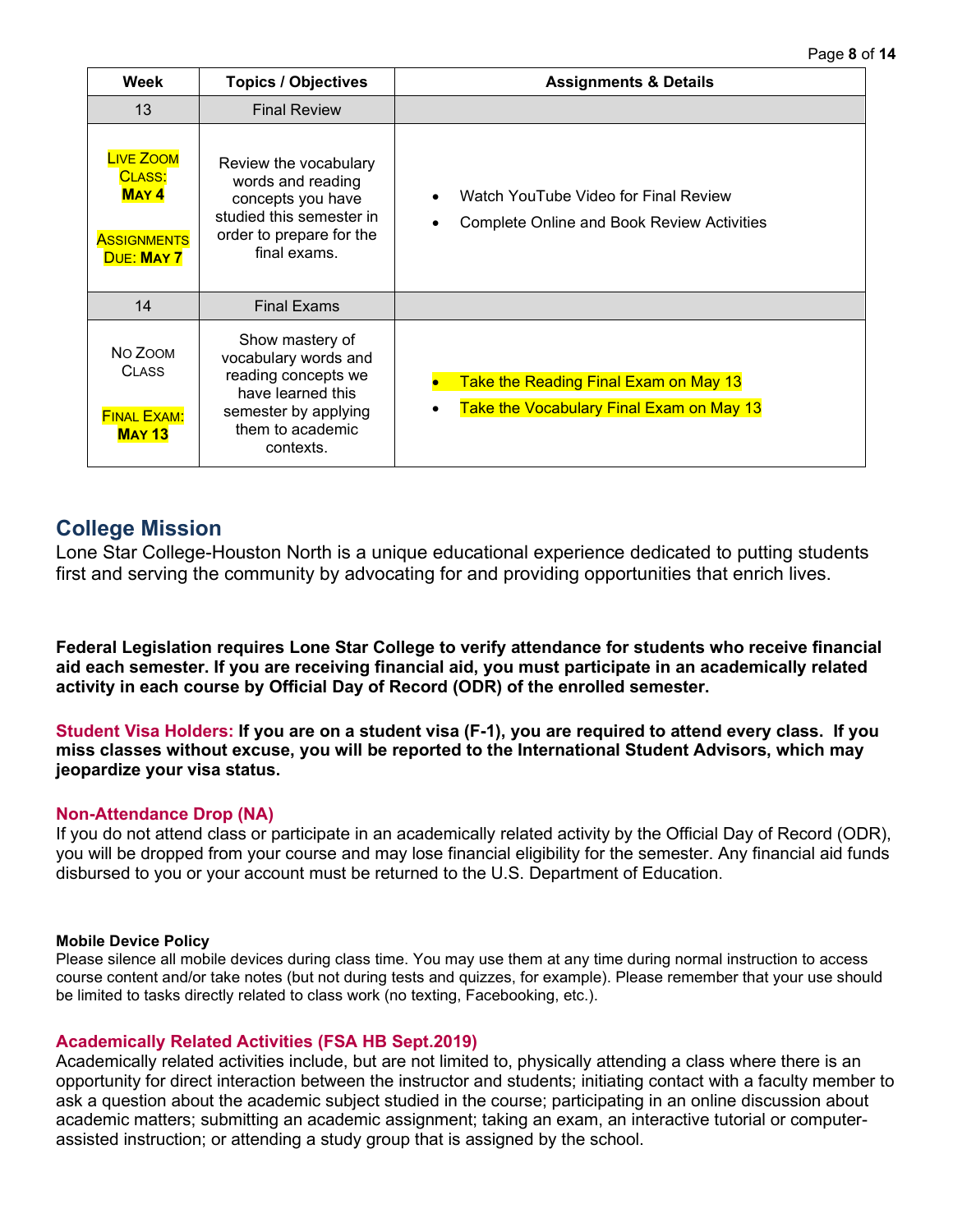Academically related activities do **NOT** include activities where a student may be present, but not academically engaged, such as logging into an online class without active participation, participating in academic counseling or advisement, living in institutional housing, or participating in the school's meal plan.

In a distance education context, logging into an online class is not sufficient by itself to demonstrate academic attendance by the student. A student must participate in class or otherwise be engaged in an academically related activity, such as but not limited to, contributing to an online discussion or contacting a faculty member to ask a course-related question via approved communication channels. Completion of an online orientation or syllabus quiz constitutes attendance.

# **Department/Division Contact:**

### **Fairbanks Campus**

**Dean of Instruction:** John Maynard, 832-782-5119, Fairbanks Center, room 224F. [John.P.Maynard@loneStar.edu](mailto:John.P.Maynard@loneStar.edu)

**Professor** Anne Damiecka: 832-782-50, FBC 220B [Anne.C.Damiecka@lonestar.edu](mailto:Anne.C.Damiecka@lonestar.edu)

**Professor** Mark Fisher: 832-782-5087, FBC 220C. [Mark.I.Fisher@loneStar.edu](mailto:Mark.I.Fisher@loneStar.edu)

**Professor** Irina Patten: 832-782-5053, FBC 220F. [Irina.Patten@loneStar.edu](mailto:Irina.Patten@loneStar.edu)

### **Withdrawal Policy**

Withdrawal from the course after the official day of record and prior to the "W" Day will result in a final grade of "W" on your transcript. You are strongly encouraged to meet with your professor prior to withdrawing from a course to consider all options. No credit will be awarded for a course earning a "W." If you stop attending class, you must withdraw at the registration office prior to "W" day.

If you stop attending class and do not officially withdraw by **April 13, 2021,** you will receive whatever grade is calculated based on your completion rate, which could result in an "F" for the course.

### **Six Drop Rule**

Students who enrolled in Texas public institutions of higher education as first-time college students during the Fall 2007 term or later are subject to section 51.907 of the Texas Education Code, which states that an institution of higher education may not permit a student to drop (withdraw with a grade of "W") from more than six courses, including courses that a transfer student has previously dropped at other Texas public institutions of higher education that have already been counted against their six drop limit (links to Lone Star College [Course Drops Page\).](http://www.lonestar.edu/course-drops.htm) Students should fully understand this drop limit before they drop any course. Please see a Counselor or Advisor in our Student Services area for additional information and assistance. **Dropping a developmental and/or ESOL course does not count against the six drop limit.**

### **Online Course Access:**

### **MyLonestar [\(https://my.lonestar.edu\)](https://my.lonestar.edu/)**

Students' main point of access for Lone Star College business and academic services is the MyLonestar portal at [My Lonestar Website Lonehttps://my.lonestar.edu.](https://my.lonestar.edu/) There is support on the login page if you have forgotten your LSC username or password. Once logged in, the link to your online course can be found via the LSC-Online tile on the homepage.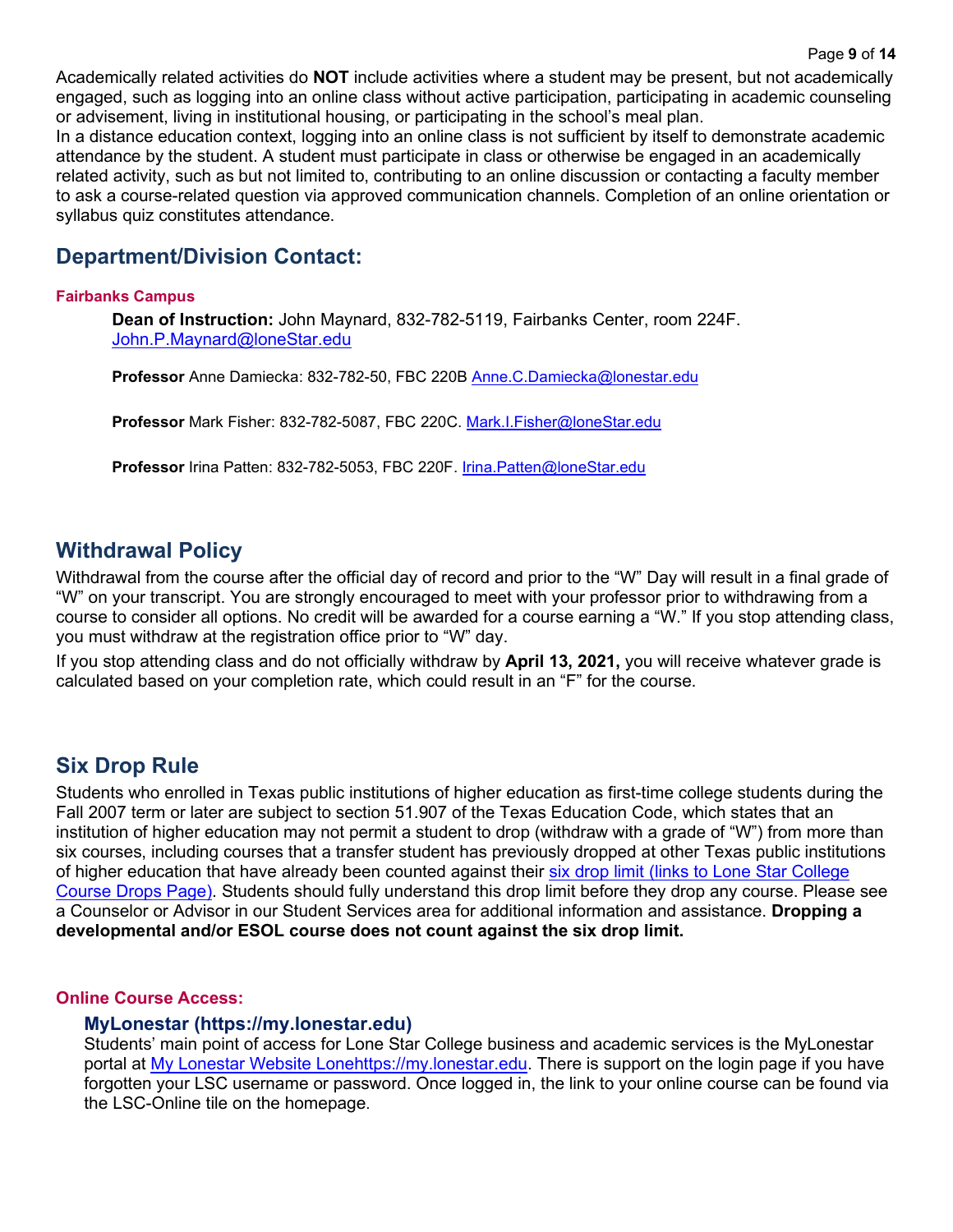### **D2L Brightspace Access**

This course is hosted by the Desire2Learn (D2L) Brightspace learning management system and can be accessed from the class login link on the Lone Star College website or the direct web address [D2L](https://d2l.lonestar.edu/)  [Lonstar's Online Learning Website https://d2l.lonestar.edu.](https://d2l.lonestar.edu/) You will need a Lone Star College username and password.

**The Office of Technology Services:** The OTS Service Desk is your first point of contact when in need of urgent assistance. Contact the Service Desk 24x7, 365 days a year at **832.813.6600 or 1.866.614.5014** or email [ots@lonestar.edu.](mailto:ots@lonestar.edu)

### **Online Student Orientation:**

If this is your first online course at Lone Star College you will be required to complete a short online student orientation course to help familiarize you with the system before allowed to access your course.

### **Virtual Learning Assistance Center:**

Links to technical support and helpful guides can be found at [VLAC Lonestar's Online Education Student Help](https://vlac.lonestar.edu/)  [Portal https://vlac.lonestar.edu.](https://vlac.lonestar.edu/)

### **Getting Ready**

**Prerequisites:** ESOL 0364 or placement by testing. 3201085612 **Co-requisites:** N/A

# **Addendum:**

### **Lone Star College Academic Calendar**

For other important dates associated with semester, such as holidays and final exams, please visit the academic calendar at: [Lone Star College Online Academic Calendar http://www.lonestar.edu/academic](http://www.lonestar.edu/academic-calendar.htm)[calendar.htm](http://www.lonestar.edu/academic-calendar.htm)

### **Student Support Services**

One of our cultural beliefs is [Student Focused,](http://www.lonestar.edu/LSCFocus.htm) which means Lone Star College is committed to your success. If you are experiencing challenges achieving your goals academically or personally, please know that Lone Star College has resources to support you. The table below lists the support services available to students. Additional resources may be found on the [Student Resources](https://www.lonestar.edu/Student-Resources.htm) page.

| <b>Student Service</b>                                          | <b>Description &amp; Link</b>                                                                                                                                                                                                                                                               |
|-----------------------------------------------------------------|---------------------------------------------------------------------------------------------------------------------------------------------------------------------------------------------------------------------------------------------------------------------------------------------|
| <b>Advising &amp; Counseling</b>                                | Lone Star College provides Advisors and Counselors to support<br>students achieve academic success.                                                                                                                                                                                         |
|                                                                 | Counseling services are available to students who are<br>experiencing difficulty with academic issues, selection of college<br>major, career planning, disability accommodations, or personal<br>issues. Students may contact Tamara Herod at<br>Tamara.Herod@lonestar.edu or 832-782-5064. |
| <b>Disability Services &amp;</b><br><b>Accommodations (ADA)</b> | Disability Services (DS) assists students by determining and<br>recommending appropriate academic support services. A<br>student requesting accommodations for a disability must contact<br>the Disability Services office to register for services.                                        |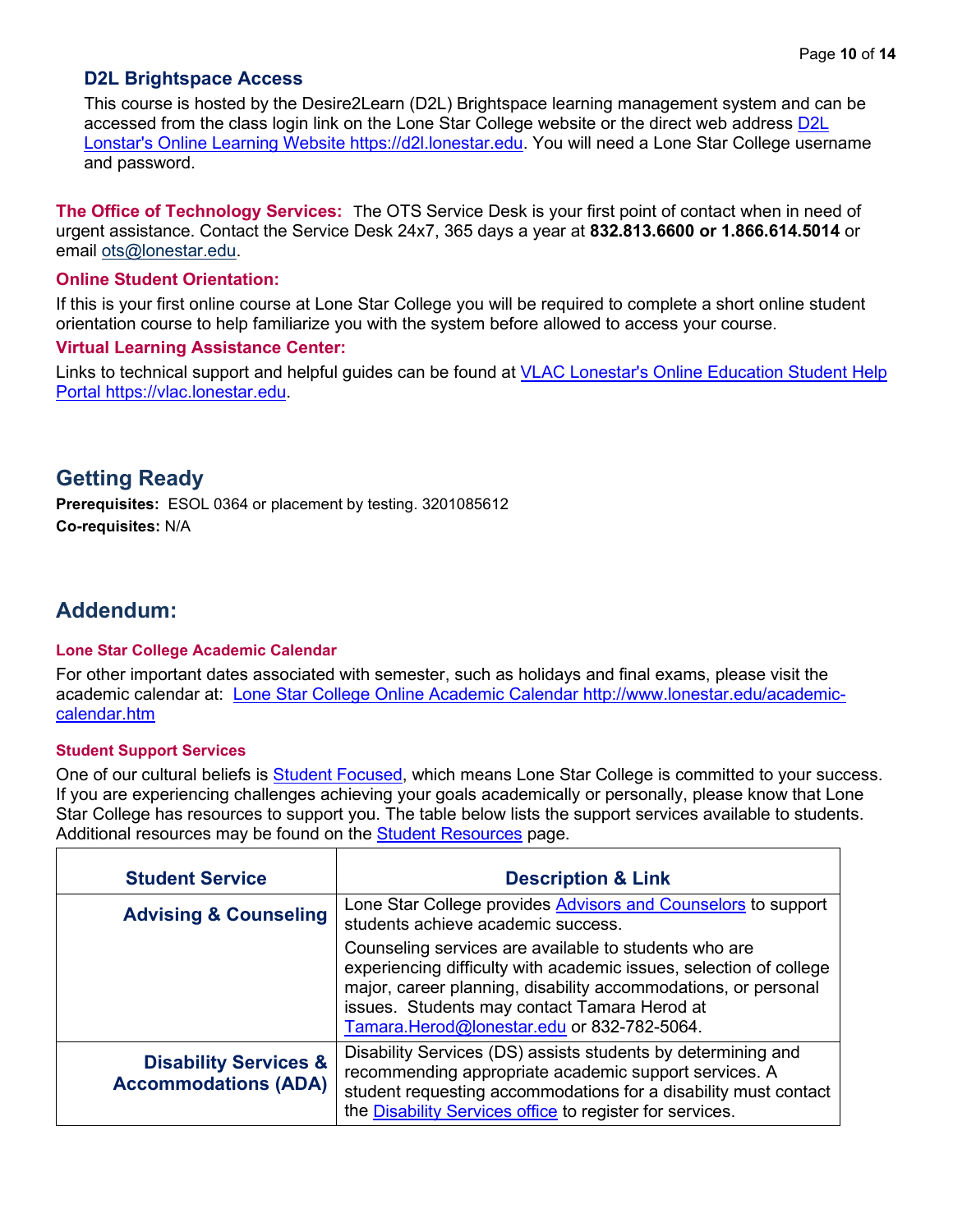| <b>Student Service</b>       | <b>Description &amp; Link</b>                                                                                                                                                                                                                                                                                                                                                                    |
|------------------------------|--------------------------------------------------------------------------------------------------------------------------------------------------------------------------------------------------------------------------------------------------------------------------------------------------------------------------------------------------------------------------------------------------|
|                              | For all Houston North campuses, students may contact Marilyn<br>Martin (Marilyn.A.Martin@lonestar.edu) at the Office of Student<br>Disabilities.                                                                                                                                                                                                                                                 |
|                              | Her office is located in room 314R (Greenspoint Center) and<br>room 104 (Victory Center) and may be contacted at<br>281.260.3522.                                                                                                                                                                                                                                                                |
| <b>Library</b>               | <b>LSC Libraries</b> support the educational experience by providing a<br>variety of resources, services, and programs. For a full list of<br>services provided by the Library, please visit the Library<br>Services: Students page.                                                                                                                                                             |
|                              | The Greenspoint Campus Library is located in room 100 and<br>provides information resources for both college students and<br>community. Librarians are available to assist with research.<br>For ELC hours and contact information, please visit Lone Star<br><b>College Houston North Home Page</b><br>http://www.lonestar.edu/learning-greenspoint.htm.                                        |
|                              | The Fairbanks Campus Library is located in room 115 and<br>houses computers that can be used for research and<br>coursework. Students may also request materials from campus<br>libraries and pick them up in the Learning Commons. For more<br>information, visit Student Resources at Lone Star College<br>Houston North http://www.lonestar.edu/lsc-fairbanks-center-<br>learning-commons.htm |
|                              | The Victory Campus Library is located in room 107 and<br>provides information resources for both college students and<br>community. Librarians are available to assist with research.<br>For ELC hours and contact information, please visit, Student<br><b>Resources at Lone Star College Houston North</b><br>http://www.lonestar.edu/17441.htm                                                |
| Testing Centers              | one Star College Testing Centers provide a variety of testing<br>services to students. For more information on Testing Center<br>services and locations, please visit the Testing Centers page.                                                                                                                                                                                                  |
| <b>Tutoring &amp;</b>        | Tutoring and learning support services are available to students<br>throughout the Lone Star College system. Detailed information                                                                                                                                                                                                                                                                |
| <b>Learning Centers</b>      | is provided on the Tutoring and Learning Center pages.                                                                                                                                                                                                                                                                                                                                           |
| <b>Veteran Services</b>      | Please visit the <b>Veteran Services</b> page for more information on<br>advising and financial services.                                                                                                                                                                                                                                                                                        |
| <b>More Student Services</b> | For a comprehensive list of services offered by Lone Star<br>College, please visit the main <b>Student Services</b> page.                                                                                                                                                                                                                                                                        |

Τ

### **Student Success Institute**

The Student Success Institute is an advising and mentoring program at Lone Star College designed to help students connect to the campus and reach key academic milestones as they pursue their academic goals. For more information, visit <u>Student Success Institute website http://www.lonestar.edu/StudentSuccessInstitute.htm.</u>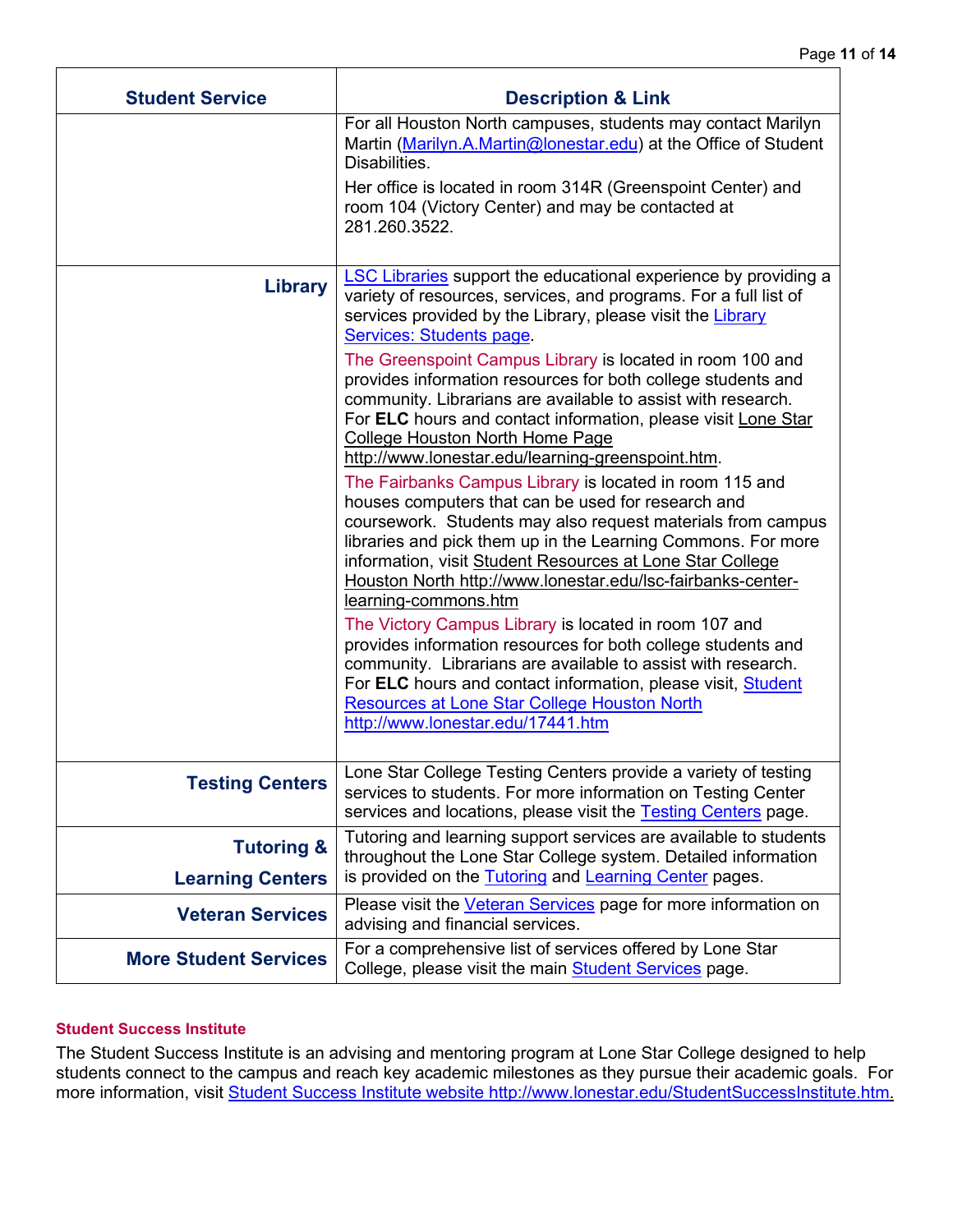### **Communities In Schools of Houston (CIS)**

Communities In Schools of Houston (CIS) is a non-profit organization that provides supportive services to students at Lone Star College-Houston North campuses. The mission is to surround students with a community of support, empowering them to stay in school and achieve in life. Each campus has a social service provider who delivers a wide variety of programming including supportive guidance & counseling, community agency referrals (basic needs, medical care, emergency assistance), career development, and more. All services are free and walk-ins are welcome. If you need assistance, please contact:

**Fairbanks campus** - Joumana Azzam, (832-396-8096), Office 224C **Greenspoint campus** - Nirsi Marivilla, M.Ed (281) 260-3820, Office 109F **Victory campus** - Ashley Bryant (281) 810-5659, Office 104B

### **C.A.R.E. Center**

Community Assistance Resource for Everyone Center (C.A.R.E.)- LSC-Houston North has C.A.R.E. Centers that provide items such as food, toiletries, or other essentials to help support outside of care needs. Students can access CARE bags (daily) and CARE packages (weekly). CARE bags can be accessed daily and include general snack items to address hunger before entering the classrooms. CARE Packages can be accessed on a weekly basis and include canned goods, detergent, toiletries and onther household items. Please see any representative in Student Services for more information.

#### **Other Resources**

Any student who has difficulty affording groceries or accessing sufficient food to eat every day, or who lacks a safe and stable place to live and believes this may affect their performance in the course, is urged to contact their campuse's Communities in Schools representivie, for support. Furthermore, please notify me if you are comfortable in doing so. This will enable me to provide any resources that I may possess.

### **Lone Star College Policies**

Students are encouraged to read the [Student Handbook](https://www.lonestar.edu/Student-Handbook.htm) and [LSC Catalog](http://www.lonestar.edu/lscs-catalog.htm) for a comprehensive list of college guidelines, policies, and procedures. Prominent policies and their corresponding links are provided in the table below. The following is a link to all LSC policies listed in the table: [https://www.lonestar.edu/syllabus-policies.](https://www.lonestar.edu/syllabus-policies)

| <b>Policy</b>                                        | <b>Description &amp; Link</b>                                                                                                                                                                                                                                                                                                                                          |
|------------------------------------------------------|------------------------------------------------------------------------------------------------------------------------------------------------------------------------------------------------------------------------------------------------------------------------------------------------------------------------------------------------------------------------|
| <b>Academic Integrity &amp;</b><br><b>Dishonesty</b> | Lone Star College promotes the importance of personal and<br>academic honesty from its students, instructors, and faculty<br>members as defined in the College's Academic Integrity and<br>Dishonesty Policy. Detailed information for students can be<br>found in the Academic Integrity brochure.                                                                    |
| <b>Student Code of Conduct</b>                       | Lone Star College students are expected to follow the Student<br>Code of Conduct. Violation of conduct policies can result<br>disciplinary action, up to and including suspension.                                                                                                                                                                                     |
| <b>Course Withdrawal &amp;</b>                       | Undergraduate students enrolling as first-time in college students<br>at a public institution of higher education in Texas will be limited                                                                                                                                                                                                                             |
| <b>Six Course Drop Limit</b>                         | to a total of six dropped courses during their entire<br>undergraduate career. Lone Star College uses the term<br>"withdrawal" to refer to a dropped course. Withdrawals occur<br>between the official day of record (ODR) and the posted<br>withdrawal "W" day for the course. Withdrawing from a course<br>will result in a grade of "W" on the official transcript. |
|                                                      | Drops/withdrawals prior to the official date are not considered<br>"dropped" courses and are not posted on the transcript. No credit<br>will be awarded for a course earning a "W." It is the student's                                                                                                                                                                |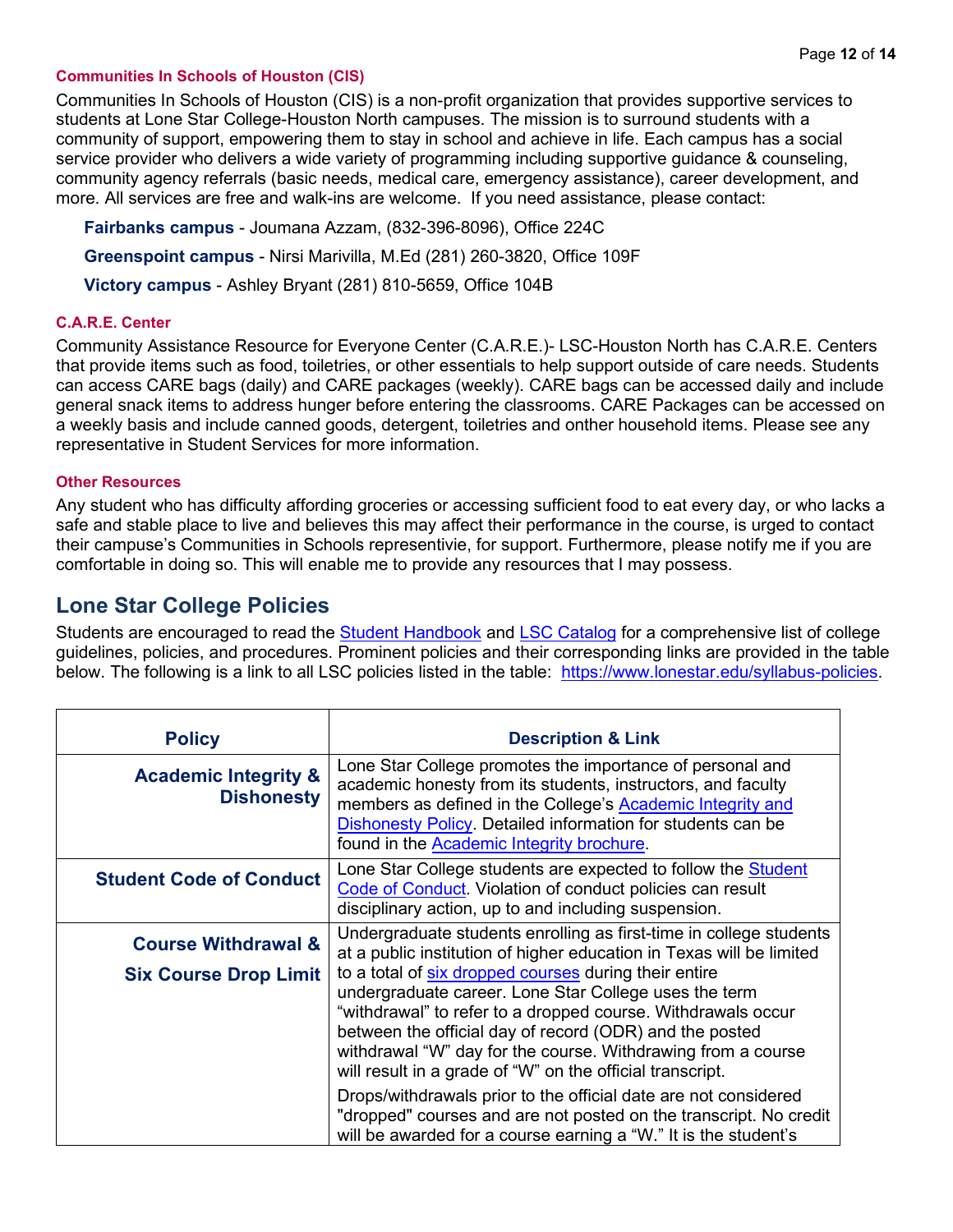| <b>Policy</b>                                                         | <b>Description &amp; Link</b>                                                                                                                                                                                                                                                                                                                                                                                                                 |
|-----------------------------------------------------------------------|-----------------------------------------------------------------------------------------------------------------------------------------------------------------------------------------------------------------------------------------------------------------------------------------------------------------------------------------------------------------------------------------------------------------------------------------------|
|                                                                       | responsibility to withdraw prior to the course's "W" date. Lack of<br>attendance does not constitute as a withdrawal.                                                                                                                                                                                                                                                                                                                         |
| <b>Course Evaluation</b>                                              | Course evaluations are the students' opportunity to provide<br>feedback about their experience in the course. The evaluation<br>questionnaire can be accessed through "Links" under the<br>Student menu in myLoneStar.                                                                                                                                                                                                                        |
| <b>Academic Appeals</b>                                               | An academic appeal is a formal request brought by a student to<br>change a grade or to challenge a penalty imposed for violation of<br>standards of academic integrity. A request to change a grade or<br>to challenge a penalty must be made within twelve months of the<br>action. Detailed information can be found on the College's<br><b>Academic Complaint and Appeal Process page.</b>                                                 |
| <b>Family Educational</b><br><b>Rights and Privacy Act</b><br>(FERPA) | The Family Educational Rights and Privacy Act (FERPA) is a<br>Federal law that protects the privacy of student education<br>records. Under FERPA, records may not be released without<br>consent of the student. Additionally, Lone Star College is<br>permitted to release certain "directory information" without<br>student consent. Detailed information and consent form may be<br>found on the <b>Syllabus Policy page</b> .            |
| <b>Title IX</b>                                                       | Title IX is Federal legislation that helps protect individuals from<br>discrimination, including but not limited to, acts of harassment<br>and violence, based on sex in education programs or activities.<br>Lone Star College strives to create and provide a safe and<br>supportive learning environment for all students following the<br>guidelines under Title IX. Detailed information can be found on<br>the College's Title IX page. |
| <b>College Safety &amp; Security</b>                                  | Lone Star College is committed to providing a safe environment<br>in which to learn, study, and work. The LSC Police Department<br>provides information and resources related to the College's<br>safety and emergency procedures.                                                                                                                                                                                                            |
| <b>Campus Carry</b>                                                   | Lone Star College has established rules and regulations<br>regarding enforcement of the Texas "Campus Carry" law. LSC<br>prohibits concealed carry in some areas of LSC campuses,<br>known as exclusion zones. Detailed information can be found on<br>the LSC Campus Carry page.                                                                                                                                                             |

### **Early Alert Intervention**

A professor may submit an Student/Mentee ALERT for any student if the professor believes a student needs additional motivation to achieve academic success. Forms may be submitted for both personal or academic reasons including (but not limited to) fluctuations in attendance, sudden changes in behavior, low scores, plagiarism, violation of class or campus rules, and more. Such intervention is not meant to harass, but to ensure academic success.

### **Computer Virus Protection**

Computer viruses are, unfortunately, a fact of life. Using flash drives on more than one computer creates the possibility of infecting additional computers and flash drives with computer viruses. This exposes college computers, personal computers, and any other computers to potentially damaging viruses. The college has aggressive anti-virus procedures in place to protect its computers, but cannot guarantee that a virus might not